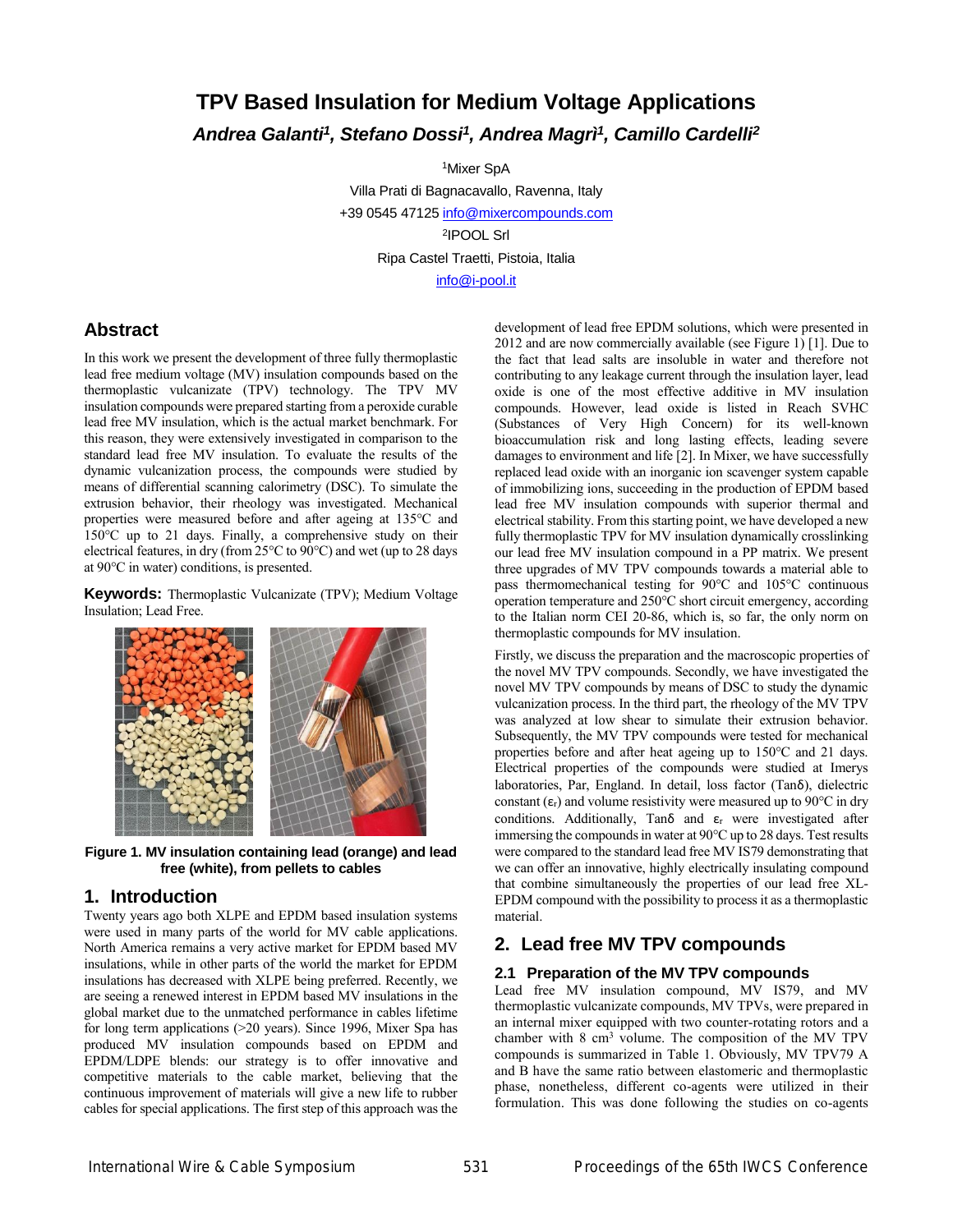influencing the properties of TPVs compounds by preventing the decomposition of PP via β-scission caused by free radicals [3].

**Table 1. Formulation of the MV TPVs**

| <b>TPV Composition</b> | <b>MV TP79 A</b> | <b>MV TP79 B</b> | <b>MV TP79 C</b> |  |
|------------------------|------------------|------------------|------------------|--|
| <b>MV IS79</b>         | 75%              | 75%              | 70%              |  |
| $PP-1$ <sup>1</sup>    | 25%              | 25%              | 20%              |  |
| $PP-2^2$               |                  |                  | 10%              |  |

 $^{1}$ d = 0.891 gr/cm<sup>3</sup>, MFI (230 °C; 2.16 kg) = 8.0 gr/10min; <sup>2</sup>d = 0.900  $gr/cm^3$ , MFI (230 °C; 2.16 kg) = 10.0 gr/10min.

MV IS79 was prepared by mixing all the components in the internal mixer leading to a complete blending of the ingredients. After unloading, peroxide was added at low temperature in a two roll mill. Samples for testing were obtained by pressing the milled sheets in a compression molding machine at 180°C for 10 minutes. Specimens for mechanical properties were die cut in the milling direction.



**Figure 2. Representation of the torque pattern in function of time during the production of the MV TPV compounds. The three main steps of the process are indicated.**

MV TP79 compounds were prepared by mixing the lead free compound (MV IS79) with thermoplastic polypropylene (PP) according to the ratio showed in Table 1. During the mixing process, as the radical reaction takes place, while the temperature rises continuously, the torque follows a characteristic pattern, which is graphically represented in Figure 2 [4,5]. After loading the ingredients, the torque grows due to the high viscosity of the components at low temperature. Increasing the temperature, the materials start to soften, the torque drops while the blending takes place. As the radical reaction begins, the simultaneous crosslinking of rubber phase and β-scission of PP phase occurs, with consequent phase inversion leading to the torque rapidly increasing. The final temperature, at which the TPVs were unloaded after about 8 minutes of processing, was between 200°C and 220°C. The still hot compounds were calendered in a two roll mill in sheet shape; plaques were obtained by pressing the sheets in a compression molding machine at 180°C for one minute. Specimens for mechanical properties were die cut in the milling direction.

As reported in Table 2, all the compounds show comparable mechanical properties, namely tensile strength (TS), elongation at break (EB) and TS at 200% elongation.

#### **Table 2. Typical physical properties of the MV insulation compounds**

|                                  | MV<br><b>IS79</b> | MV<br>TP79 A | MV<br><b>TP79 B</b> | MV<br><b>TP79 C</b> |
|----------------------------------|-------------------|--------------|---------------------|---------------------|
| $TS^1$ [N/mm <sup>2</sup> ]      | 16.61             | 17.31        | 17.19               | 15.73               |
| EB <sup>1</sup> [%]              | 321               | 360          | 310                 | 341                 |
| $TS$ @ 200% [N/mm <sup>2</sup> ] | 14.23             | 13.57        | 14.48               | 13.62               |
| $HS2$ [Shore A-D]                | $80 - /$          | 96-45        | 95-46               | 96-48               |
| $MFI3$ [gr/10min]                | 27.6 <sup>4</sup> | 4.4          | 4.2                 | 21.3                |

<sup>1</sup>ASTM D412; <sup>2</sup>ASTM D2240; <sup>3</sup>ASTM D1238 (190°C, 21.6 kg), <sup>4</sup> Measured on the compound without peroxide

The choice of PP and its ratio seem not to influence greatly the mechanical properties, which are close to the standard MV IS79. On the contrary, the crystallinity of PP leads to a conspicuous increment of hardness (HS), which is 48 Shore D for MV TP79 C, i.e. the compound with the highest content of PP. Due to the high viscosity of MV TP79 A and B, the melt flow index (MFI) was measured at 190°C with 21.6 kg weight. Their low flow rate can be ascribed principally to two main factors: the ratio between thermoplastic and elastomeric phases and the choice of a PP with low MFI at the test temperature. However, it can be noted that, by a careful balancing of the ratio between the two phases and an accurate choice of PP, we were able to obtain a MFI for MV TP79 C comparable to the standard MV IS79. Those results are confirmed by the rheological studies presented in the section 2.3.

For the sake of comparison and to highlight the successful achievement of the MV TPV compounds, reference materials without peroxide were produced. Thereby, in those compounds, the dynamic vulcanization could not take place after the blending of the components. The reference compound MV Ref AB, has the same composition of MV TP79 A and B (without peroxide and coagents), the reference compound MV Ref C was formulated as MV TP79 C (without peroxide). Rheology and mechanical properties of both the reference compounds were analyzed in comparison to the MV TPV compounds presented in this paper to demonstrate our capability to obtain TPV compounds in a reproducible and controlled fashion.

#### **2.2 DSC analysis**

In order to determine the unreacted peroxide remaining in the compounds after the curing process, DSC was implemented. The spectra were measured in a Perkin-Elmer DSC 6000 in inert nitrogen atmosphere from 0°C to 230°C with a heating rate of 20°C/min, after heating the samples were cooled down to 0°C with 10°C/min rate. This cycle was repeated three times. However, as the aim of this study was to quantify the ratio between initial and residual (after curing or dynamic vulcanization) peroxide, only the first heating cycle is presented and discussed in the following.

Firstly, the uncured MV IS79 containing 100% of unreacted peroxide was analyzed and used as reference. From the DSC showed in Figure 3, the calculated enthalpy of reaction (ΔH) given by the peroxide decomposition was -8.97 J/g. In the same figure is represented the DSC plot of the cured MV IS79 (10 minutes at 180°C). A ΔH of -1.16 J/g was detected, corresponding to a residue of about 13% of unreacted peroxide. This indicates that MV IS79 was almost completely vulcanized. In the same way, the amount of unreacted peroxide of the MV TPV compounds was computed,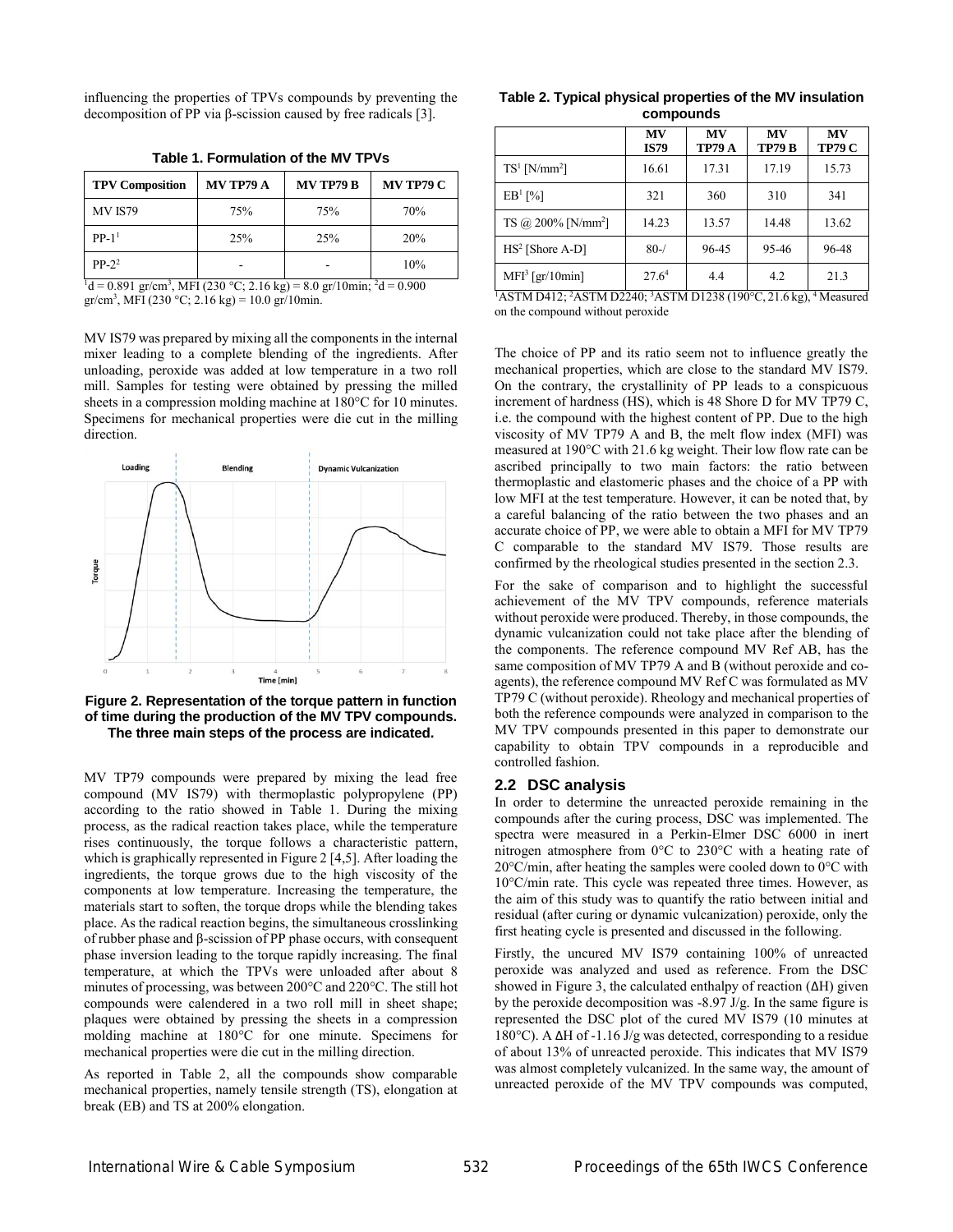considering that MV TP79 A, B and MV TP79 C were formulated with 75% and 70% of uncured MV IS79, respectively.



**Figure 3. DSC analysis of uncured (top) and cured (bottom) MV IS79. Dotted line: graphical representation of the baseline used to compute the reaction enthalpy.**

From the data collected and showed in Figure 4, the residual peroxide detected in MV TP79 A was about  $4\%$  ( $\Delta H = -0.27$  J/g) and in MV TP79 B was about 5% ( $\Delta H = -0.33$  J/g). For MV TP79 C the computed residual peroxide was around 11% ( $\Delta H = -0.68$ ) J/g). Those results, confirm beyond any doubt the almost complete decomposition of the initial peroxide during the dynamic vulcanization.



**Figure 4. DSC analysis of MV TP79 A (top), MV TP79 B (middle) and MV TP79 C (bottom).**

#### **2.3 Rheology**

Rheological studies are fundamental to predict the extrusion behavior of compounds. As such, we have investigated the rheology at apparent shear rates from  $200 s<sup>-1</sup>$  to  $1 s<sup>-1</sup>$  in a Göttfert Rheograph 2002 capillary rheometer. The L/D of the capillary was 30 and measurements were carried out at 180°C. The temperature was chosen to allow the complete fusion of the PP. Normally, standard compounds as MV IS79 are characterized at 125°C before the curing step, however, at this temperature the PP is not molten resulting in misleading results. Due to the high test temperature, to prevent the decomposition of the peroxide during the analysis, MV IS79 was investigated without peroxide. As aforementioned, the reference compounds MV Ref AB and C, were included in this study to underline the change of rheological behavior as a

consequence of the dynamic vulcanization. The plots of the apparent shear stress in function of the apparent shear rate are showed in Figure 5.



**Figure 5. Apparent shear stress in function of apparent shear rate measured at 180°C of the MV insulation compounds. Dotted lines: reference compounds.**

The response of MV IS79 is typical of EPDM/PE based compounds: the shear stress diminishes rapidly in an almost linear fashion decreasing the shear rate. Small deviations from a perfect linearity can be noted and are usually ascribed to EPDM rubbers. MV Ref AB and C exhibit the same pattern with the shear stress translated toward lower values. This effect is caused by the thermoplastic phase, which shows lower viscosity at this temperature. Accordingly, by increasing the content of PP the shear stress decreases. Owing to the different nature of the MV TPV compounds, their rheological behavior is rather different [6,7]. Essentially, such a dissimilar character stem from the elastic response of the elastomeric crosslinked particles, which is dominant at low shear stresses. On the contrary, at high shear stresses, the behavior of the TPV compounds is governed by the thermoplastic phase. As a result, the three MV TPV compounds have a similar behavior to the reference compounds at high shear rates. Diversely, at low shear rates, the curves are clearly divergent.

Focusing only on the MV TPV compounds, as noted previously for the MFI in Section 2.1, by careful balancing the components and a correct choice of PP, it is possible to "tune" the rheological behavior of the TPV MV compounds keeping or even improving the thermomechanical properties. In this regard, MV TP79 C exhibits lower stresses, i.e. viscosity, until very low shear rates together with the best thermomechanical properties among the studied TPV MV compounds.

#### **2.4 Mechanical testing**

The stress strain properties of the MV insulation compounds were measured according to the method ASTM D412 averaging the results of five dumb-bell test specimens obtained in a Gibitre Tensor Check Profile. The specimens were die cut along the milling direction from plaques obtained in a compression molding machine at 180°C. MV IS79 was pressed 10 minutes to complete the curing process. MV TP79 A, B and C were pressed for 1 minute and cooled down under pressure. MV Ref AB and C were treated identically to the MV TPV compounds to obtain the test specimens. Figure 6 illustrates one example of the stress strain curve for each compound.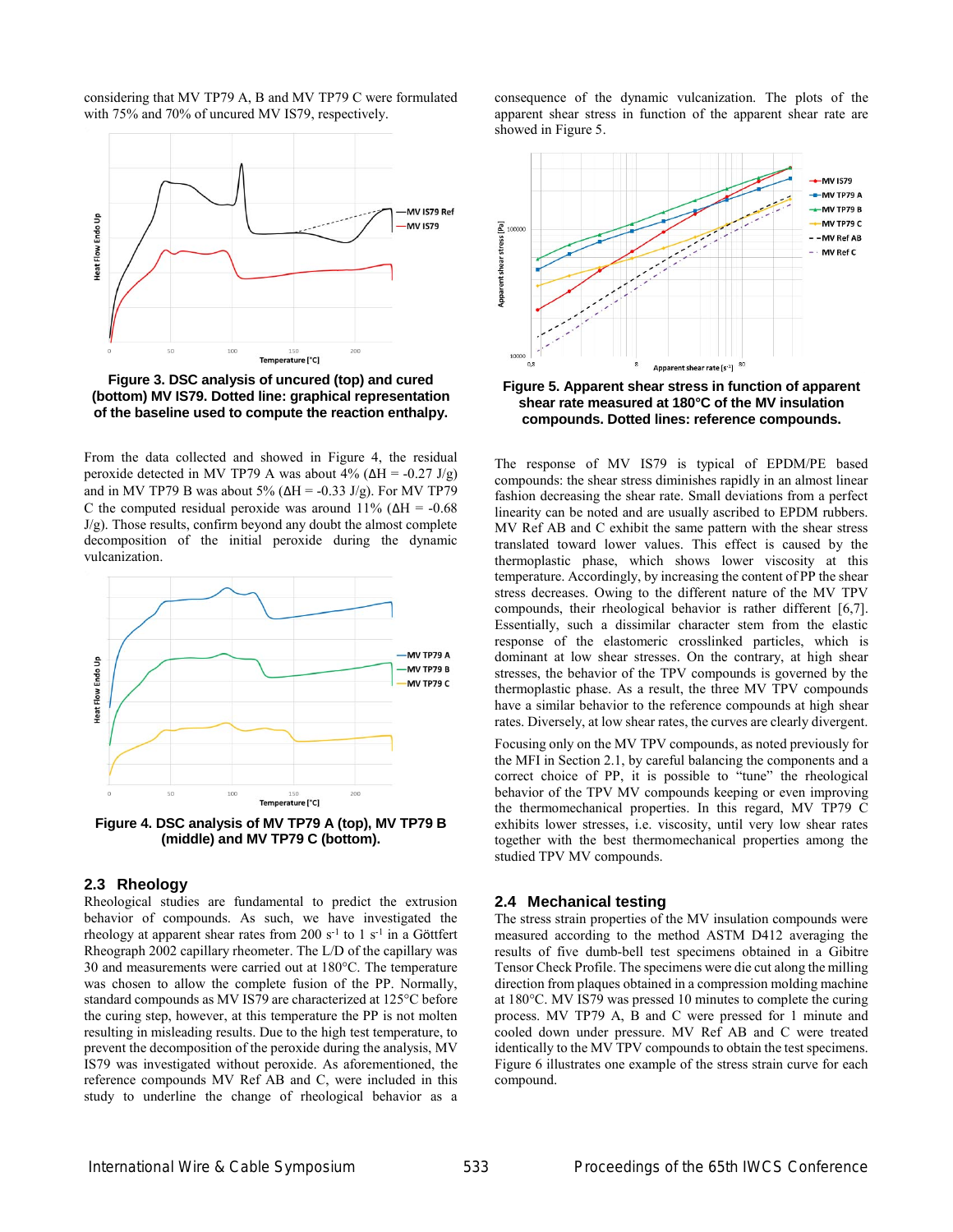



At first sight, the analysis of the stress strain curves of the materials reveals that the MV TPV compounds have similar performance to the benchmark MV IS79 in terms of TS and EB, as already pointed out in section 2.1. Besides the absolute values, the outlined curves follow a similar pattern with a strong elastic response to the stress applied. The main difference which can be observed is the higher Young's modulus of the MV TPV compounds. This is caused by the crystallinity of the thermoplastic phase and therefore larger for MV TP79 C. The same behavior is recognizable in the reference compound MV Ref AB, which has a Young's modulus virtually identical to MV TP79 A and B. Likewise, MV Ref C has a similar Young Modulus compared to MV TP79 C. However, those reference compounds, not being vulcanized and lacking the elastic character, yield until the final rupture. In contrast, the MV TPV compounds behave as crosslinked materials with high elongation [8-10]. These results are in agreement with the rheological studies, confirming the successful achievement of thermoplastic vulcanizate compounds.

**Table 3. Hot pressure test and longitudinal shrinkage at 130°C of the MV TPV compounds**

|                                                      | MV<br><b>TP79 A</b> | MV<br><b>TP79 B</b> | MV<br><b>TP79 C</b> |
|------------------------------------------------------|---------------------|---------------------|---------------------|
| Hot Pressure Test <sup>1</sup> [%]                   | n.a. <sup>2</sup>   | 27                  |                     |
| Longitudinal shrinkage <sup>1</sup> [%]              | 14                  |                     |                     |
| <sup>1</sup> CEI 20-86; <sup>2</sup> Not applicable. |                     |                     |                     |

According to CEI 20-86, to evaluate the performance of the MV TPV compounds at high temperature, we have carried out the hot pressure test and the longitudinal shrinkage at 130°C summarized in Table 3, which are mandatory for thermoplastic insulating materials rated for 90°C and 105°C. The results show an improvement of the results going from MV TP79 A to MV TP79 C. However, this is not a consequence of the ratio between thermoplastic and elastomeric phase but it results from the addition of a PP (see Table 1), which can withstand such high temperatures.

*2.4.1 Heat ageing resistance.* MV insulation compounds were tested at 135°C and 150°C for 168, 240 and 504h, to assess their resistance to accelerated ageing. Retained TS and EB are graphically showed in Figure 7 and Figure 8. MV TP79 A and B

could not be tested at 150°C, as the thermoplastic phase completely melts at this temperature. In this regard, MV TP79 C, which contains PP with higher melting temperature, represents the only alternative to MV IS79 at the test temperature of 150°C.



**Figure 7. Tensile strength retained after air ageing at 135°C and 150°C for 168 h, 240 h and 504 h.**



**Figure 8. Elongation at break retained after air ageing at 135°C and 150°C for 168 h, 240 h and 504 h.**

First, it must be pointed out that all the compounds have good to excellent resistance at 135°C in term of retained TS and EB, which are higher than 70% after 504h. Both MV IS79 and MV TP79 C excellently withstand the heat ageing at 135°C, achieving retained TS and  $EB$  > 90%. Although the heat resistance performance slightly decays in comparison to MV IS79, MV TP79 C exhibits a TS retained > 80% and a EB retained ca 70% after 504h at 150°C. Our tests indicate that MV TP79 C can withstand the same ageing conditions of MV IS79. It has to be considered that MV IS79 is rated for a service temperature of 105°C and therefore routinely tested for 508 h at 150°C with typical values of TS and EB retained of 95% and 75%. According to CEI 20-86, MV insulation compounds must withstand ageing for 240 h at 135°C and 150°C for service temperature rating of 90°C and of 105°C, respectively. Thus, MV TP79 C represents a valid thermoplastic alternative to standard lead free elastomeric MV insulation compounds.

#### **2.5 Electrical performance**

Insulating properties of the compounds were estimated by measuring loss factor (Tan $\delta$ ), dielectric constant ( $\varepsilon$ <sub>r</sub>) and volume resistivity in function of temperature from 25°C to 90°C in dry conditions. In addition, loss factor and dielectric constant were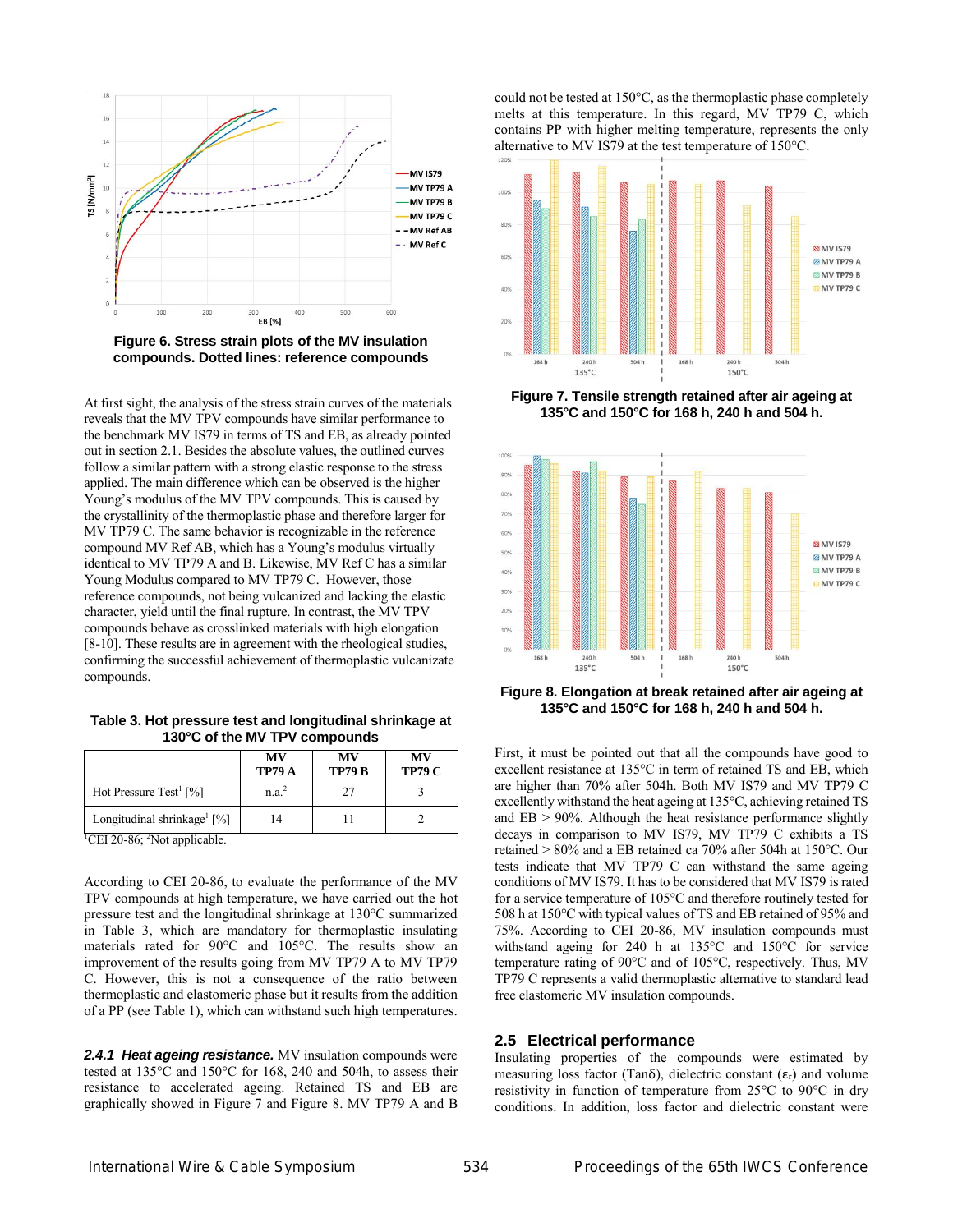measured after immersing the compounds in water at 90°C for up to 28 days. The electrical properties were measured on 2 mm thick press molded samples. An Omicron MI600 System was utilized to evaluate Tan $\delta$  and  $\varepsilon$ <sub>r</sub>; a QuadTech model 1868A was implemented in investigating volume resistivity. All the electrical properties of the compounds were studied at the Imerys laboratories.



**Figure 9. Loss factor (Tanδ) in function of temperature at 500 V and 50 Hz.**

Figure 9 shows the plot of Tanδ from 25°C to 90°C in dry conditions. The four compounds are characterized by small variations of the loss factor, which remains in the same order of magnitude  $(10^{-3})$  up to 90°C. Furthermore, all the compounds present a similar trend of Tanδ increasing the temperature. In more detail, the loss factor of the four compounds is virtually identical at room temperature, about 1.5∙10-3 , and grows steadily with the temperature to values between 3.5∙10-3 and 5.0∙10-3 at 90°C for MV IS79 and MV TP79 A, respectively.



**Figure 10. Dielectric constant (εr) in function of temperature at 500 V and 50 Hz.**

As described for Tan $\delta$ ,  $\varepsilon$ <sub>r</sub> varies in a narrow range for all the compounds raising the temperature. In Figure 10, only a small lowering of the dielectric constant is observed increasing the temperature. As  $\varepsilon_r$  is calculated through the following formula:

$$
\varepsilon_r = \left(\frac{c}{\varepsilon_0}\right) \left(\frac{t}{A}\right) \tag{1}
$$

in which C is the capacitance measured by the instrument and  $\varepsilon_0$  is the permittivity of vacuum, while  $t$  and  $\overline{A}$  are geometrical factors indicating the separation between the plates (electrodes) and their area, respectively. The lower dielectric constant of the MV TPV

compounds in comparison to MV IS79 is given by their content of PP, which is increasing the insulation performance of the overall compound. As a consequence, MV IS79 is characterized by the larger dielectric constant in contrast to MV TP79 C characterized by the lower. However, it has to be pointed out that the difference between the compounds is rather limited at either low or high temperature.

**Table 4. Volume resistivity measured at 25°C and 90°C with 500 V potential**

| <b>Volume Resistivity</b><br>$[*10^{14}]$ | MV<br><b>IS79</b> | MV<br><b>TP79 A</b> | MV<br><b>TP79 B</b> | MV<br><b>TP79 C</b> |
|-------------------------------------------|-------------------|---------------------|---------------------|---------------------|
| At $25^{\circ}$ C [Q-cm]                  | 47.0              | 41.6                | 41.3                | 50.3                |
| At 90 $°C$ [Ω-cm]                         | 2.54              | 0.378               | 0.284               | 0.321               |

Lastly, the volume resistivity was measured at 25°C and 90°C applying a potential of 500 V (see Table 4). At 25°C, all the compounds have a volume resistivity in the order of magnitude of 10<sup>15</sup> Ω-cm, which is standard value for MV insulants. At 90°C the volume resistivity of the MV TPV compounds is about one order of magnitude lower than that of MV IS79. Most probably, this difference results from a partial melting of the thermoplastic phase of the TPV compounds, which leads to a higher mobility of the charge carriers in the material. However, besides this, the volume resistivity of the four MV TPV compounds is above  $10^{13}$  Ω-cm.

*2.6.1 Electrical performance in water.* Electrical properties were also tested upon immersion in water at 90°C up to 28 days. At first, we estimated the absorption of water of the MV TPV compounds in comparison to MV IS79, according to the Italian norm CEI 20-86. The results summarized in Table 5 indicate that the compounds have virtually identical water absorption after 14 days in water at  $85^{\circ}$ C, well below the upper limit (5 mgr/cm<sup>2</sup>).

**Table 5. Water absorption according to CEI 20-86**

|                                                         | MV          | МV            | MV            | MV            |
|---------------------------------------------------------|-------------|---------------|---------------|---------------|
|                                                         | <b>IS79</b> | <b>TP79 A</b> | <b>TP79 B</b> | <b>TP79 C</b> |
| Water absorption <sup>1</sup><br>[mgr/cm <sup>2</sup> ] | 0.34        | 0.32          | 0.35          | 0.34          |

<sup>1</sup>Gravimetric method, CEI EN 60811-402



**Figure 11. Loss factor (Tanδ) in function of days immersed in water at 90°C measured at 500 V and 50 Hz.**

The low water absorption reflects on the variation of Tanδ after immersing the samples in water at 90°C (see Figure 11). The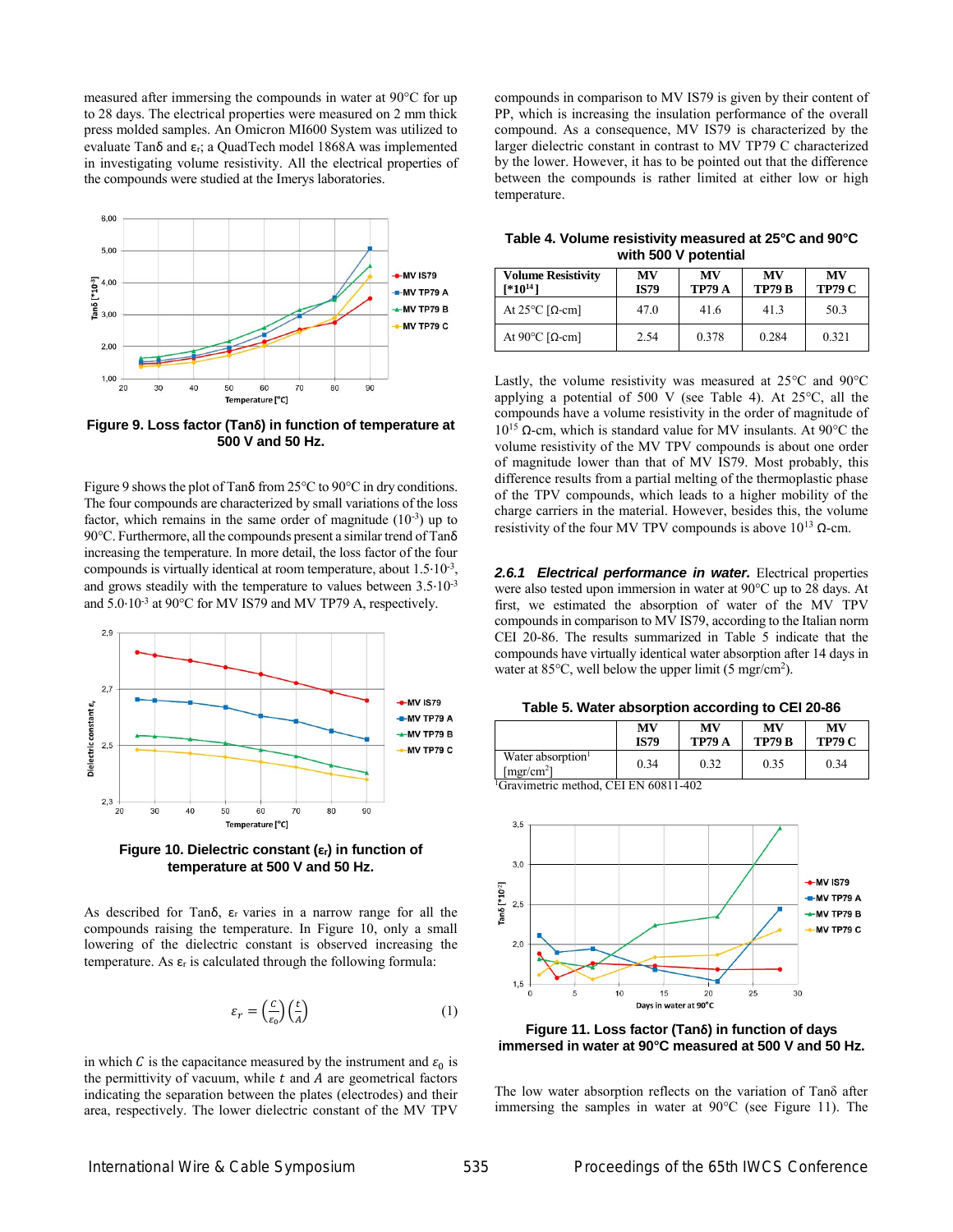compounds have a good retention of the loss factor, which is, after 28 days in water, in the worst case about 0.035 and in the best 0.017. Again, MV TP79 C, thanks to its superior stability, has the best performance, close to the benchmark performance of MV IS79.

Having low water absorption, also  $\varepsilon$ <sub>r</sub> remains almost unvaried after the immersion in water at 90°C. As illustrated in Figure 13, the increasing of the dielectric constant is rather small after immersion in water.



**Figure 13. Dielectric constant (εr) in function of days immersed in water at 90°C measured at 500 V and 50 Hz**

Among the MV TPV compounds, MV TP79 C displays the best stability over time having a lower  $\varepsilon_r$  compared to the benchmark MV IS79 even after 28 days in water.

### **3. Conclusions**

Newly developed MV TPV compounds have been presented in this paper. The promise is to produce MV insulation compounds with properties equal to the actual lead free MV insulation market standard and the easy processing of thermoplastics. The preparation of such compounds was described along with their full characterization in comparison to the standard lead free MV insulant. By means of DSC we investigated the dynamic vulcanization process. Indeed, we demonstrated our capability to produce in an industrial pilot plant TPV compounds for application as MV insulation. Despite their complex formulation containing polymers, fillers, co-agents and antioxidants, the MV TPV were obtained in a fully reproducible and reliable process. Result of our technology, are the overall properties of the MV TPV compounds, which resemble the performance of the standard lead-free MV IS79. Rheological studies, besides confirming the TPV nature of the compounds, simulate their extrusion behavior, demonstrating that, thanks to an accurate choice of the thermoplastic PP it is possible to lower the shear stress maintaining unaltered the typical elastic response of TPV compounds. A detailed analysis of the stress-strain plots of the MV TPV compounds confirms their elastic behavior affected only partially by the crystallinity of the thermoplastic phase, resulting in mechanical properties similar to the benchmark MV IS79. Upon ageing at 135°C, MV TPV compounds proved their resistance up to 504 h with TS and EB retained > 70%. After ageing for 504 h at 150°C, MV TP79 C preserved the 80% of its TS and the 70% of its EB, almost matching the reference MV IS79. Lastly, dry and wet electrical properties were measured for all the compounds at 500 V and 50 Hz. Dry Tanδ raises with the temperature until an upper limit of about 5∙10-3 at 90°C for MV TP79 A, which is still comparable to Tanδ of MV IS79 at the same temperature, 3.5⋅10<sup>-3</sup>. Similarly, ε<sub>r</sub> is varying in a very narrow range (between 2.8 and 2.4) at 25°C and up to 90°C for all the compounds. Volume resistivity measurements confirm excellent insulating

properties at 25°C (10<sup>15</sup> Ω-cm) slightly decreasing at 90°C (10<sup>13</sup> Ωcm). Wet electrical properties were measured immersing the samples in water at 90°C up to 28 days. Wet Tanδ increases to a maximum of 3.5∙10-2 for MV TP79 B. MV TP79A and C exhibited better resistance to water; the latter close to the performance of MV IS79 after 28 days in water at 90°C, 2.2∙10-2 and 1.3∙10-2 respectively. The same trend was observed for  $\varepsilon_r$ , which slowly increases after immersing the samples in water. However, the fluctuations are virtually irrelevant, being between 2.53 and 2.66 and considering the error associate to the measure.

In conclusion, we presented a full study on TPV compounds as insulation materials for MV applications. We show our stepwise approach by which we could incrementally improve the properties of the compounds, obtaining a fully thermoplastic lead free material, namely MV TP79 C, with mechanical, rheological and electrical performance comparable to those of the lead free market standard MV IS79. According to the norm CEI 20-86, MV TP79 C has the potential to be implemented as MV insulation with 105°C rating for continuous operating temperature and emergency shortcut of 250°C. Pushing forward our strategy, we expect to develop MV TPV compounds with higher resistance and better electrical properties at high temperature and in water in the near future.

## **4. Acknowledgments**

The authors wish to thank Imerys as supplier of the raw materials used in this study. Furthermore, the authors wish to thank Imerys laboratory in Par, England, for the electrical measurements carried out on our compounds.

#### **5. References**

- [1] [https://www.scribd.com/doc/317018709/Mixer-SpA-Lead-](https://www.scribd.com/doc/317018709/Mixer-SpA-Lead-Free-EPDM-Compounds-for-MV-Cables)[Free-EPDM-Compounds-for-MV-Cables](https://www.scribd.com/doc/317018709/Mixer-SpA-Lead-Free-EPDM-Compounds-for-MV-Cables)
- [2] [http://echa.europa.eu/substance-information/-](http://echa.europa.eu/substance-information/-/substanceinfo/100.013.880) [/substanceinfo/100.013.880](http://echa.europa.eu/substance-information/-/substanceinfo/100.013.880)
- [3] F.R. De Risi and J.W.M Noordermeer, "Effect of Methacrylate Co-agents on Peroxide Cured PP/EPDM Thermoplastic Vulcanizate," *Rubber Chem. Technol.*, 80(1), 83-99, (2007).
- [4] R. Rajesh Babu, N.K. Singha and K. Naskar, "Influence of 1,2- Polybutadiene as Coagent in Peroxide Cured Polypropylene/Ethylene Octene Copolymer Thermoplastic Vulcanizates," *Mater. Design*, 31, 3374-3382, (2010).
- [5] Y. Chen, C. Xu, X. Liang and L. Cao, "In Situ Reactive Compatibilization of Polypropylene/Ethylene-Propylene-Diene Monomer Thermoplastic Vulcanizate by Zinc Dimethacrylate via Peroxide-Induced Dynamic Vulcanization," *J. Phys. Chem. B*, 117, 10619-10628, (2013).
- [6] L.A. Goettler, J.R. Richwine and F.J. Wille, "The Rheology and Processing of Olefin-based Thermoplastic Vulcanizates," *Rubber Chem. Technol.*, 55(5), 1448- 1463, (1982).
- [7] A.A. Katbab, H. Nazockdast and S. Bazgir, "Carbon Black-reinforced Dynamically Cured EPDM/PP Thermoplastic Elastomers. I. Morphology, Rheology, and Dynamic Mechanical Properties," *J. Appl. Polym. Sci.*, 75(9), 1127-1137, (2000).
- [8] S. Abdou-Sabet, R.C. Puydak and C.P. Rader, "Dynamically Vulcanized Thermoplastic Elastomers," *Rubber Chem. Technol.*, 69(3), 476-494, (1996).